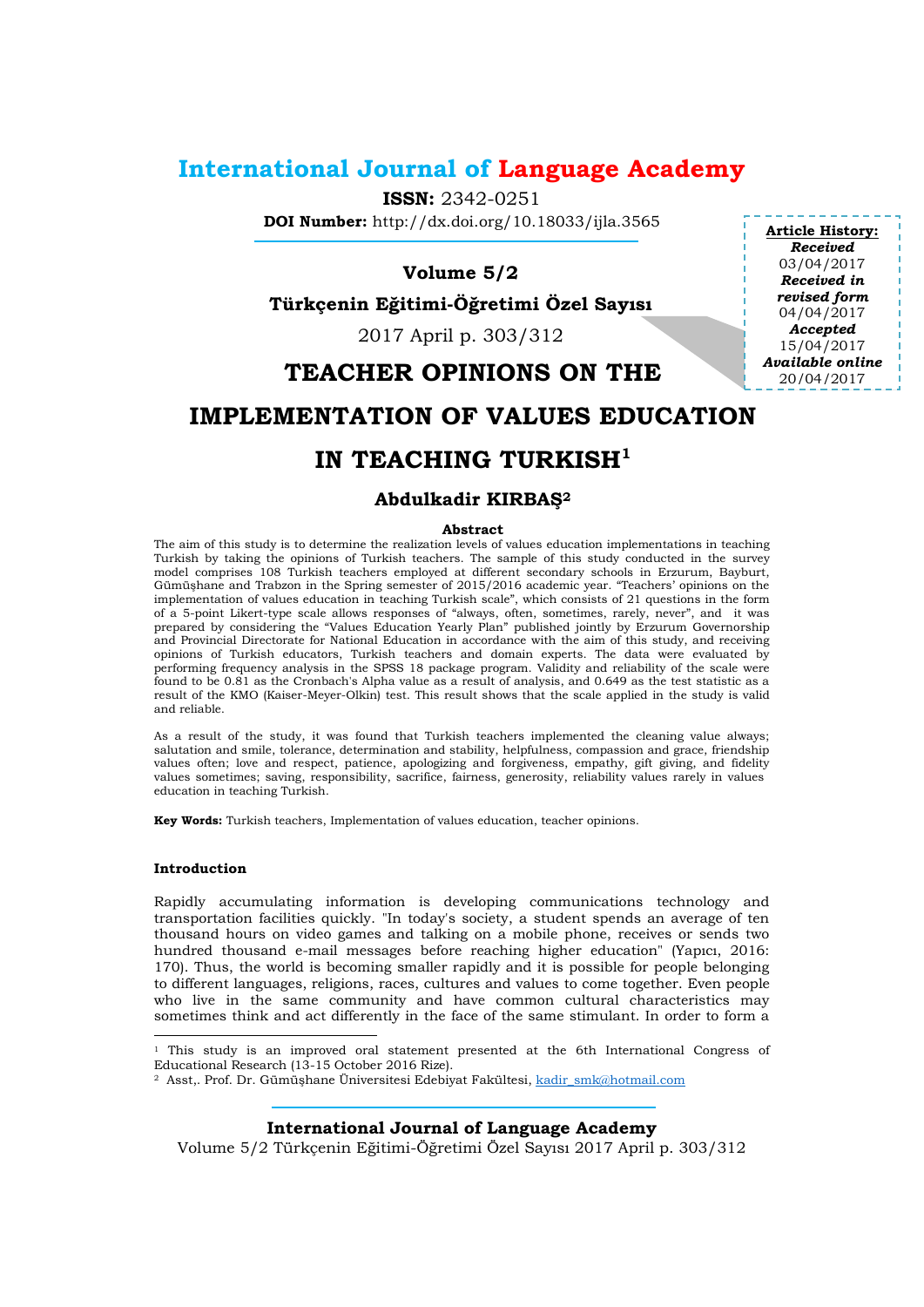harmonious unity of these differences, it is important for social peace and trust that complementary and unifying values, which are particularly awareness of living together, love, respect, kindness, tolerance, etc. are intimately conscious and oriented towards the individual. The indispensable way to do this is through implementation of values education. Values are an essential part of education.

Countries raise people who fit their social characteristics in their own educational process. For this reason, "the process is not left in the hands of random effects of coincidences and acculturation. Societies have identified and controlled the aims and content of the educational process to teach people about public awareness and importance of living together. In this sense, education has become institutionalized as a public service" (Fidan, 2012: 6).

In the process of education and training, both parents and teachers have been involved with concerns of providing the students with a good education. For this reason, they have tried to give the best education to the students in each period of their academic lives. In the education and training process, although foremost among these aims have been acquiring academic knowledge and vocational qualification, education and teaching have an effective role in the formation of student behaviors, characters and personalities. Individuals who have national and spiritual values as well as knowledge, who are professionally competent, educated and self-educated, have been accepted by the society. "Education demands that the people who want to train have the best character and consciousness as well as having the best equipment. Everywhere in the world, education demands adoption of value judgment of the society in which people are born and raised. Important tasks are under the responsibility of our education system for reaching goals that make the people conscious, cultured and provide values, which is highlighted especially in the goals of Turkish National Education and educating the people in this line is specified as a target in Turkish national education policies" (Ulusoy and Dilmaç, 2015: 1).

Values are among the most important elements that form our living, our way of life and our point of view. "Values are standards of real behavior that are agreed upon and shared by most people. They are beliefs and rules that guide and lead our behaviors" (Oğuz, 2012: 1309). The concepts that make up values are necessary for people to be able to grow up as virtuous individuals, establish peace, trust and order in the society, and transform society into a livable, ideal field. "Values ensure that moral structures of educated people are improved and relationships with other people progress on an ethical level. Besides, values education helps people to come to a conclusion by criticizing their own experiences" *(Stephenson and etc., 1998: 162-163).* In this respect, values are common rules of life that are accepted by the majority and necessary for ensuring the peace and security that is desired for sustaining the existence of a society and its role in bringing coexistence. In other words, values are a community's identity codes. While raising individuals and generations, if these codes are not coded correctly into the characters of the individuals, the culture of the society will deteriorate, and even if progress is ensured in terms of economy, science and technology, social depressions will be inevitable.

The concept of value is a very broad concept used by many scientific fields including economics. "In terms of its origins, it has transitioned from economics to ethics" (Kuçuradi 2003: 38). However, the concept of value has not approached the same meaning within each discipline. "For example, while philosophy deals with the fact that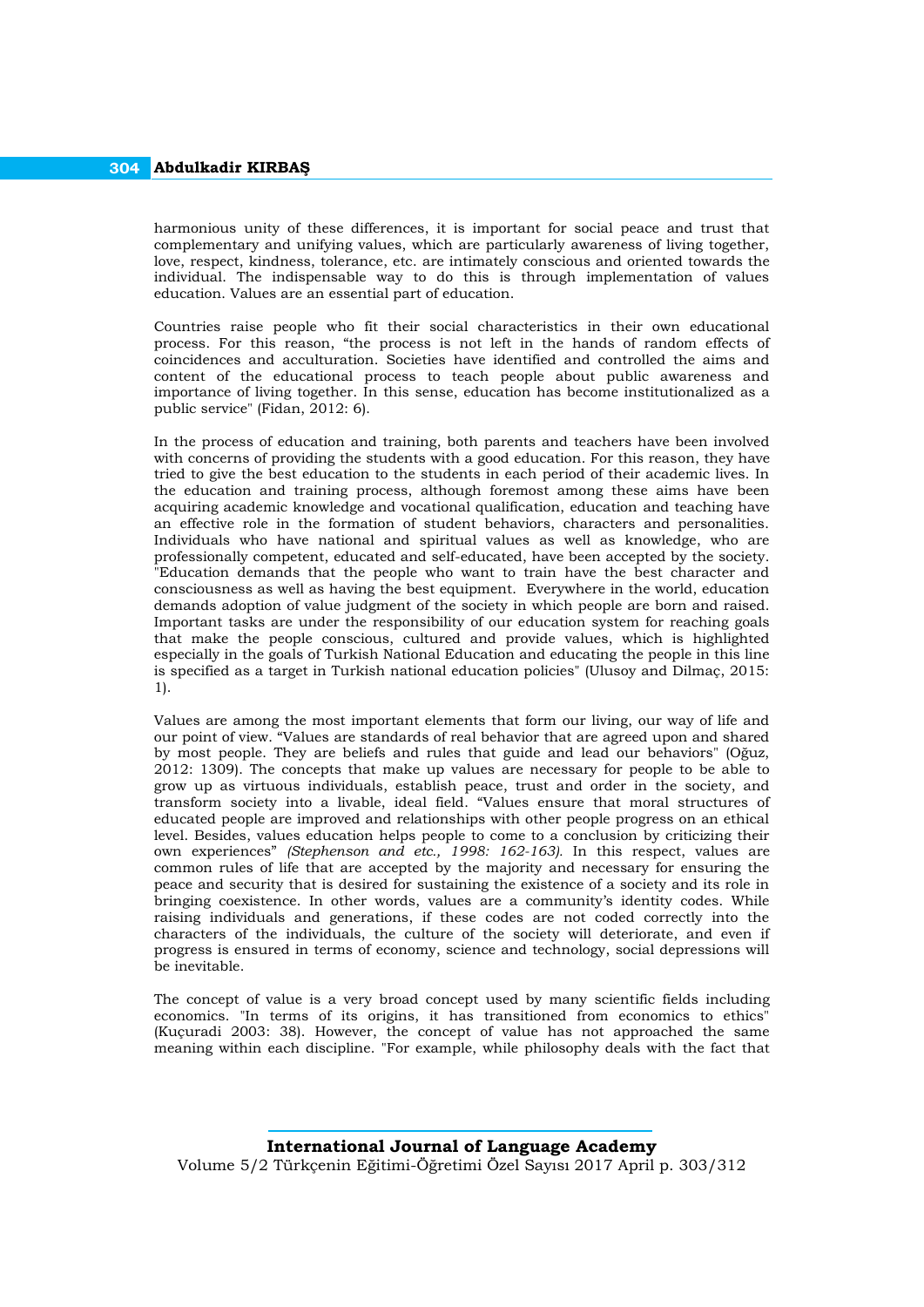value is based on an objective essence, psychology is concerned with guiding human behavior" (Akyol, 2012: 16).

In recent years, values have widely become subject of research by educational scientists. "Because of the constantly changing, developing, uncertain world, values education has become an important issue" (Şen, 2007: 4). Therefore, while defining values education and values, different definitions are drawn when the relevant field literature is examined. According to Akyol (2010), briefly, values education is the activity of adding value. As discussed in more detail, Hokelekli and Gunduz (2007: 385) described values education as an attempt to teach values openly and consciously for some people, and according to other people, its aim is to instill required skills and tendencies for improving people directly or indirectly about the understanding and knowledge of the values and ensuring the people behave in line with some values as individuals and members of broader society. Bolay et al. (2004:14) described values as the aims desired and fed against a need. Fichter et al. (2006:167) stated that values are the criteria of being mindful and sense-making to culture and society. Güngör (1996: 25) stated that if value-judgment is a statement identifying whether something is desirable or not, value is a belief about the thing being desirable or not. Köknel (2007: 17) described value as an abstract unit of criteria for identifying the importance of an abstract or concrete concept; (Rokeach, 1973; Robbins, 1994) values also have a lasting effect on people's behavior; (Theodorson, & Theodorson, 1979) specific actions and objectives are abstract, generalized behaviors and principles that provide a basic standard in judging and are formed by strong emotional ties of members of a group, it is a word describing the importance and state of living or non-living things, events, facts. Value has an important place in directing determination and shaping of attitudes and behaviors of individuals. Values have a very important notion in determining the outlooks of the individual to the outside world and developing human perceptions.

Nowadays most people believe that value education for the individual begins and also develops in the family. Today, however, there are serious changes in family structure due to socio-economic conditions. The changes seen in the family structure require that the mother works.

Full-time work of the parents leads to lack of communication within the family. "Through the visual media, the individual sees and hears a lot of things, and he does not know which behavior is right or wrong, so, chaos occurs in children's minds" (İşçan, 2007: 30). Since values have a very important place in representing and shaping our lives, the development of value education in children should not be left to chance. For these reasons, schools and teachers have an important duty to teach their classes by providing the concept of value and developing values in the individual. Teachers should be models to develop values in education and its processes involving students.

Due to the importance of value education mentioned above, studies on values education has gained importance, and many master and doctoral dissertations, paper presentations and similar studies have been prepared in this field. In the course of extensive studies on the Ministry of National Education's curriculum in 2003, "value education" has been included directly in many courses. The values to be given directly in many curriculums such as Social Studies, Life Sciences and Turkish curricula are specified according to themes and units, and the texts related to these values are included in the course and textbooks.

Especially in the Turkish Language Teaching Program, it is aimed to "raise individuals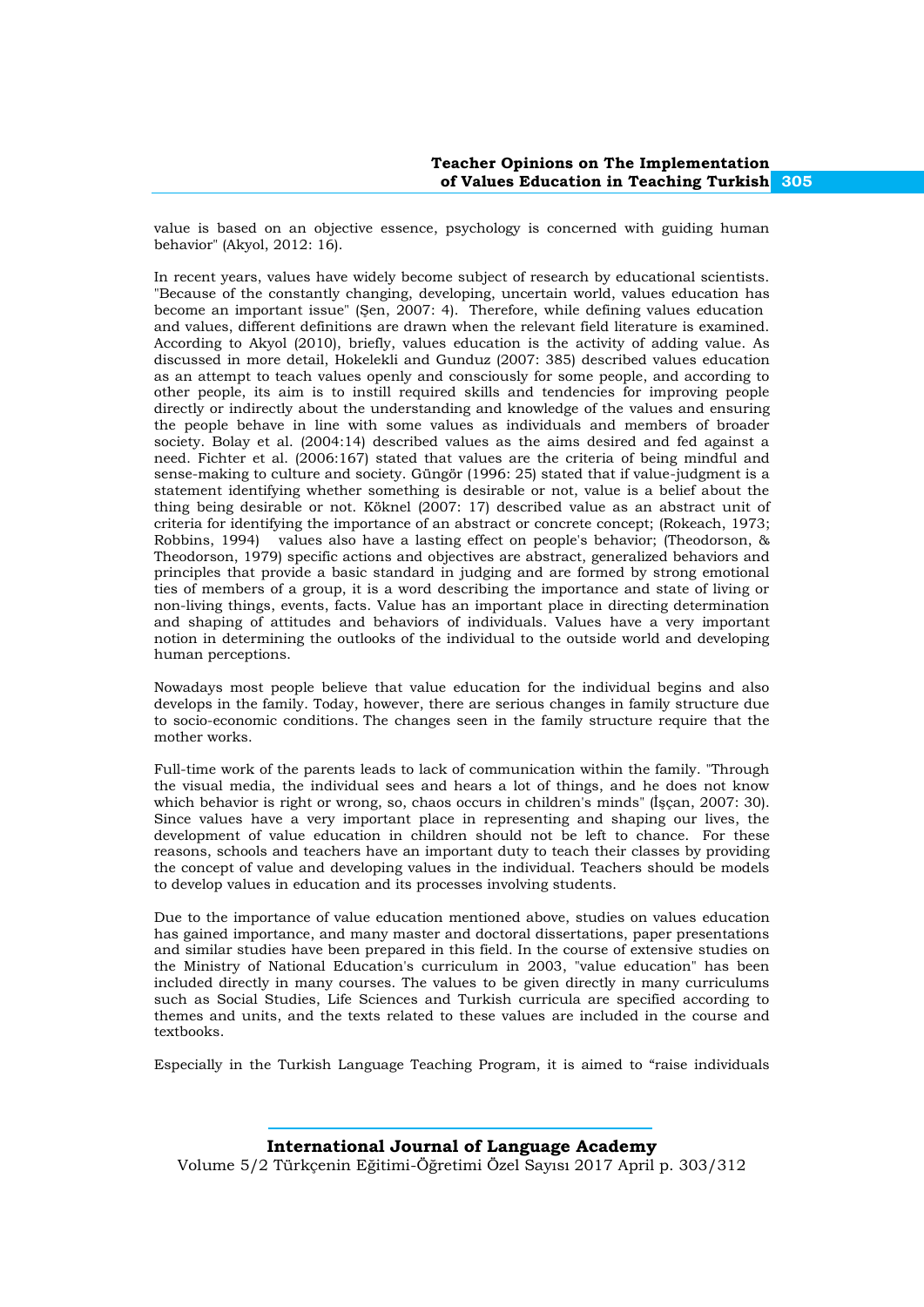who understand what they listen and read in printed and electronic media, express themselves in written and oral terms, think critically, reflectively and creatively, and are sensitive to national, spiritual and universal values" (Ministry of National Education, 2005: 3).

| <b>MONTHS</b>   | <b>VALUES TO BE HANDLED</b> |  |  |  |  |
|-----------------|-----------------------------|--|--|--|--|
|                 | Greetings and Smile         |  |  |  |  |
| <b>OCTOBER</b>  | Tolerance                   |  |  |  |  |
|                 | Saving                      |  |  |  |  |
|                 | Love and Respect            |  |  |  |  |
| <b>NOVEMBER</b> | Patience                    |  |  |  |  |
|                 | Apologizing and Forgiveness |  |  |  |  |
|                 | Responsibility              |  |  |  |  |
| <b>DECEMBER</b> | Sacrifice                   |  |  |  |  |
|                 | Fairness                    |  |  |  |  |
| <b>JANUARY</b>  | Honesty                     |  |  |  |  |
|                 | Empathy                     |  |  |  |  |
| <b>FEBRUARY</b> | Hard-work                   |  |  |  |  |
|                 | Determination and Stability |  |  |  |  |
| <b>MARCH</b>    | Helpfulness                 |  |  |  |  |
|                 | Generosity                  |  |  |  |  |
|                 | Gift giving                 |  |  |  |  |
| <b>APRIL</b>    | Thanking                    |  |  |  |  |
|                 | Compassion and Grace        |  |  |  |  |
|                 | Hospitality                 |  |  |  |  |
| <b>MAY</b>      | Companionship               |  |  |  |  |
|                 | Cleaning                    |  |  |  |  |
|                 | Fidelity                    |  |  |  |  |

**Table 1.** The Values Education Program Published by the Ministry of National Education

This program was prepared for the academic year of 2015/2016 (Commission, 2014: 56).

Turkish textbooks are the main sources of education and training. Çeçen, Çiftçi **&** Melanlıoğlu, (2007: 206) described textbooks as printed education and training materials consisting of rich texts which are appropriate for the cognitive and affective levels of students and are prepared for the age and information level, based on the aims and gains of related education programs and transferring the included information to the student through teachers. Teachers are important mediators between the student and the text in teaching the goals and desired outcomes in the curriculum. Transformation of texts in the textbooks into a functional intermediate in the values education depends entirely on teachers. Turkish teachers introduce the basic values of the society to the students through texts of the lesson. "In this respect, textbooks and teachers which are an indispensable part of the education and training process, have great importance in adding and communicating values" (Kaygana and etc., 2013: 658).

As Çelikpazu and Aktaş (20122,417) stated, students recognize different social roles due to the texts in the textbooks, know the right from the wrong by transmitting/implicating the national and universal values stated in the texts and learn to think and act right. The effective use of texts in textbooks in adding value and value education also depends on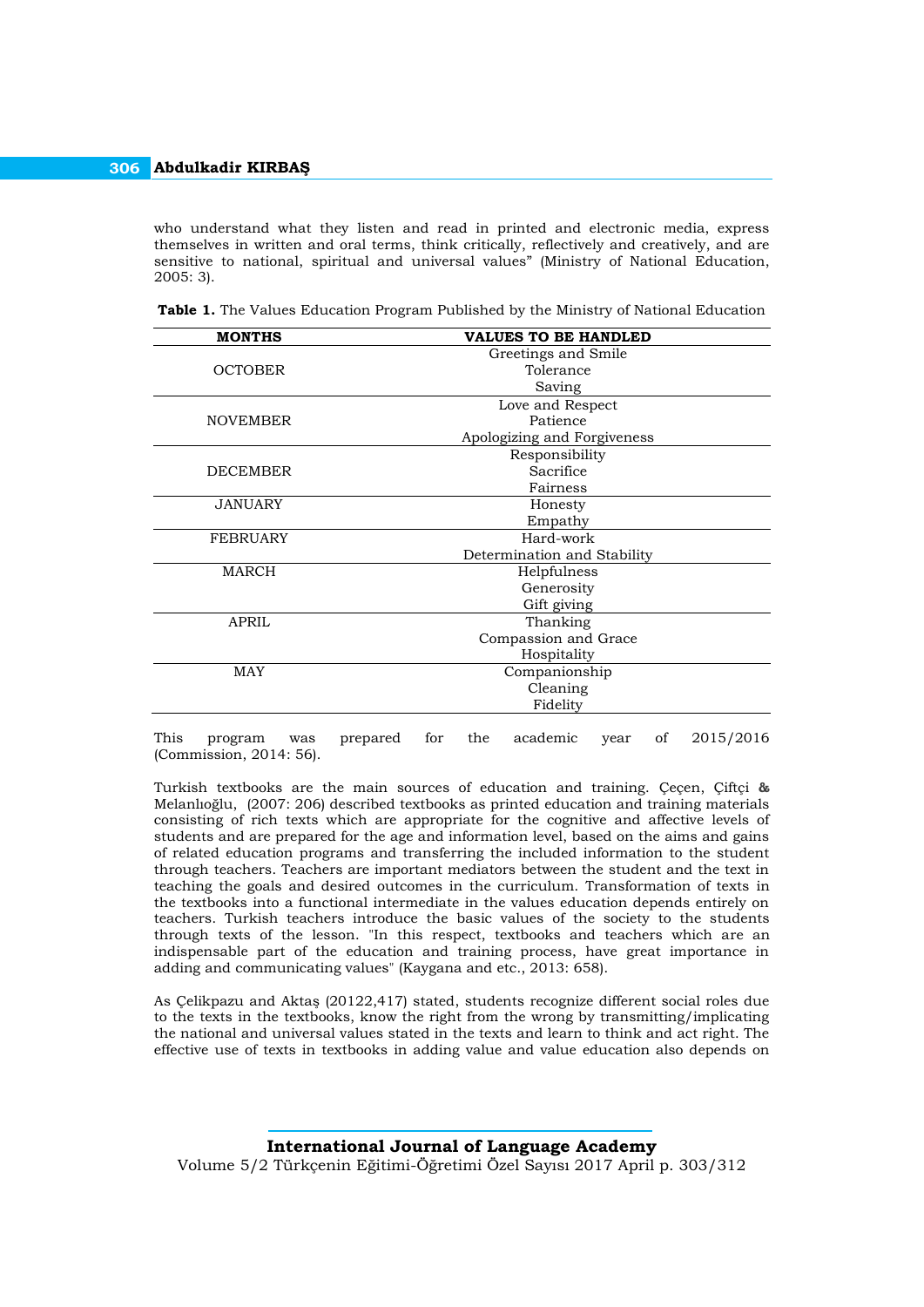the effectiveness of the teacher. With this issue, Turkish teachers have an important role both in gaining mother tongue skills and in teaching and transferring of value.

#### **The Purpose and Significance of the Study**

In a rapidly changing world, human life keeps pace with this change. Lives, attitudes, selectivity, needs and problems of the individual are also changed. As seen in contemporary societies, our country also aims to train generations who can keep up with this change through education. However, when the Turkish education system is examined, it is observed that there is a trend that educates students more in the academic direction.

The aim of the national education system is to teach students how to behave in the moral direction in society, to gain problem solving skills, to prepare for daily life, as well gaining the required knowledge and skills. This increases the value of the education system to value education. It is possible to raise individuals who are behaving in accordance with social values and living as a result of the society in which they live, and introduce them into the society by provision of effective values education.

In this study, it was aimed to determine the opinions of the teachers about the activities that Turkish teachers organize for the levels of realization of values and values education practices as well as the activities they perform for gaining native language skills, and thus, to determine the level of importance given by teachers to their values education practices.

#### **Problem Statement**

What is the level of Turkish teachers' opinions about the level of realization of values education practices in teaching Turkish?

#### **Method**

#### **Model of the Study**

This study was carried out with the scanning model as a scientific research technique. The scanning model is a research approach aimed at revealing an existing situation as it is. This way, in a population consisting of a large number of elements, it is aimed to reveal a general judgment about the population by describing the existing situations, conditions and characteristics of a group chosen from among the entire population (Karasar,2009).

#### **Sample of the Study**

The study population consisted of Turkish teachers in Erzurum, Bayburt, Gümüşhane and Trabzon. The representative sample consisted of 108 Turkish teachers who were employed at different secondary schools during the Spring semester of the academic year of 2015/2016.

#### **Data Collection and Analysis**

"Teachers' opinions on the implementation of values education in Turkish education scale", which consist of 21 questions and grades responses as "always, often, sometimes,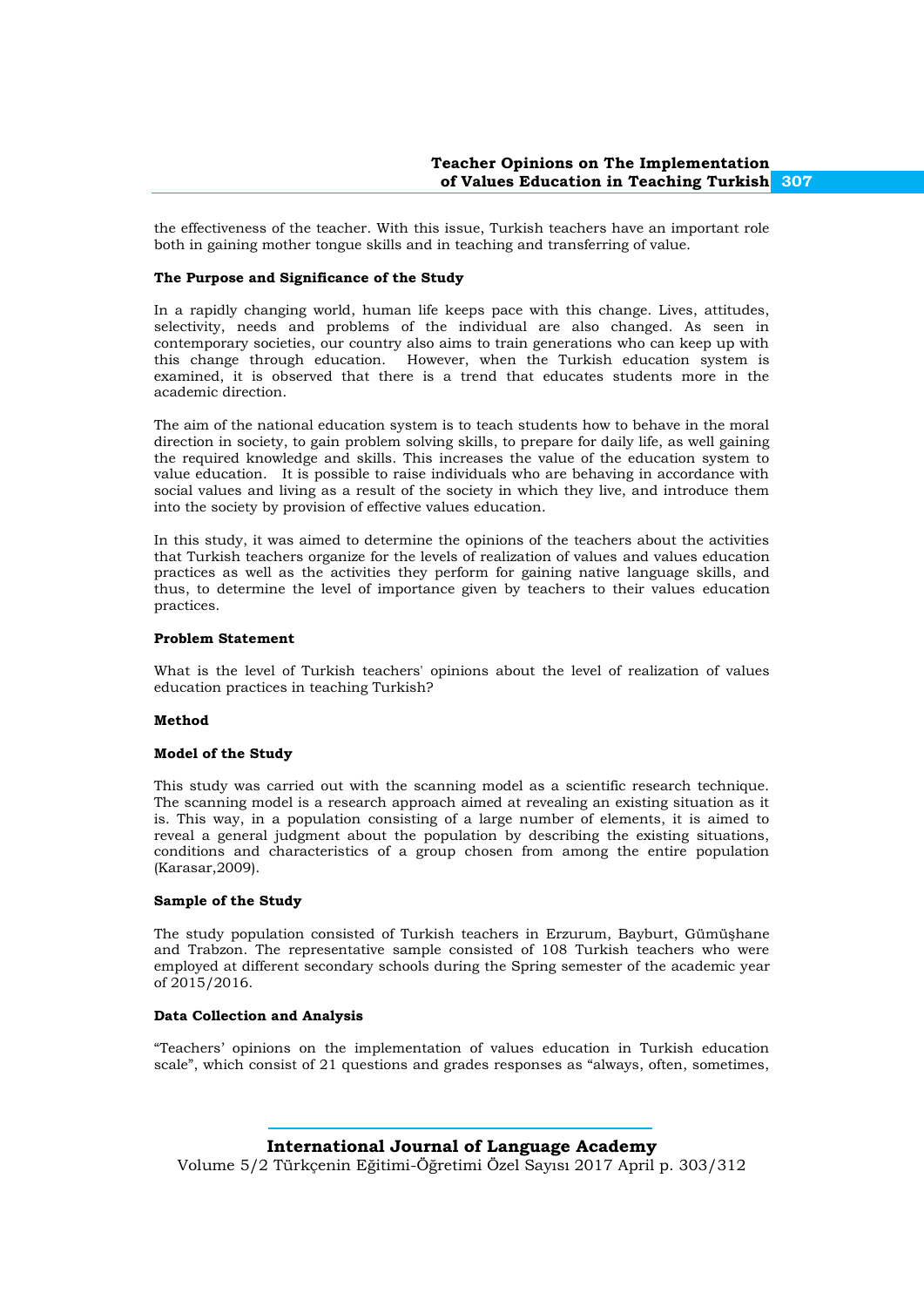rarely, never" in a 5-points Likert-type measurement, was prepared by researcher considering the "Values Education Yearly Plan" published jointly by Erzurum Governorship and Provincial Directorate for National Education in accordance with the aim of this study, and receiving opinions from Turkish educators, Turkish teachers and domain experts. The obtained data were evaluated by performing frequency analysis in the SPSS 18 Package program. Validity and reliability of the scale were found to be 0.81 as the Cronbach's Alpha value as a result of the analysis, and 0.649 as the test statistic as a result of the KMO (Kaiser-Meyer-Olkin) test. This result shows that the scale applied in the study was valid and reliable.

#### **Findings and Comments**

This section includes findings obtained in the study and comments on these findings.

|  | <b>Table 1.</b> Teachers' Opinions on the Implementation of Values Education in Turkish |  |  |                 |  |  |  |  |
|--|-----------------------------------------------------------------------------------------|--|--|-----------------|--|--|--|--|
|  |                                                                                         |  |  | Education Scale |  |  |  |  |

| <b>TEACHER'S</b><br><b>OPINIONS</b><br>ON<br><b>IMPLEMENTATION</b><br>OF<br>THE | <b>Never</b>   | <b>Rarely</b> | <b>Sometimes</b> | Often               | <b>Always</b>            |
|---------------------------------------------------------------------------------|----------------|---------------|------------------|---------------------|--------------------------|
| <b>VALUES</b><br><b>EDUCATION</b><br>IN<br>TURKISH EDUCATION SCALE              |                |               |                  |                     |                          |
| I organize activities that teach                                                |                |               |                  | 75%                 | 25%                      |
| students the habit of greeting                                                  |                |               |                  |                     |                          |
| during times of encounter and                                                   |                |               |                  |                     |                          |
| returning.<br>I organize activities that allow                                  |                |               | 1.9%             | 69.4%               | 28.7%                    |
| students to be tolerant of other                                                |                |               |                  |                     |                          |
| people.                                                                         |                |               |                  |                     |                          |
| I organize activities that ensure                                               | 13.9%          | 67.6%         | 18.5%            | $\bar{\phantom{a}}$ | $\overline{\phantom{a}}$ |
| students to be saving.                                                          |                |               |                  |                     |                          |
| I organize activities that ensure                                               | $\overline{a}$ | 15.7%         | 70.4%            | 13.9%               |                          |
| students<br>be<br>to<br>respectful                                              |                |               |                  |                     |                          |
| individuals.                                                                    | $0.9\%$        | 21.3%         | 68.5%            |                     |                          |
| I organize activities that ensure<br>students to be patient.                    |                |               |                  |                     |                          |
| I organize activities that improve                                              | ÷,             | 20.4%         | 73.1%            | 6.5%                |                          |
| students' feelings of apology and                                               |                |               |                  |                     |                          |
| forgiveness when necessary.                                                     |                |               |                  |                     |                          |
| I organize activities that ensure                                               | 6.5%           | 69.4%         | 23.1%            | ÷                   |                          |
| students to be responsible.                                                     |                |               |                  |                     |                          |
| I organize activities that develop                                              | 8.3%           | 70.4%         | 18.5%            |                     |                          |
| students' sense of sacrifice.                                                   |                |               |                  |                     |                          |
| I organize activities that ensure<br>students<br>reliable<br>be<br>to           | 5.6%           | 71.3%         | 23.1%            |                     |                          |
| individuals                                                                     |                |               |                  |                     |                          |
| I allow the students to gain the                                                |                |               |                  |                     |                          |
| ability to put themselves in the                                                |                | 10.2%         | 75%              | 14.8%               |                          |
| place of other people (empathy).                                                |                |               |                  |                     |                          |
| I organize activities that ensure                                               |                |               |                  |                     |                          |
| students to have determination                                                  |                |               | 1.9%             | 66.7%               | 31.5%                    |
| and stability.                                                                  |                |               |                  |                     |                          |
| I organize activities that ensure                                               |                |               | 0.9%             | 70.4%               | 28.7%                    |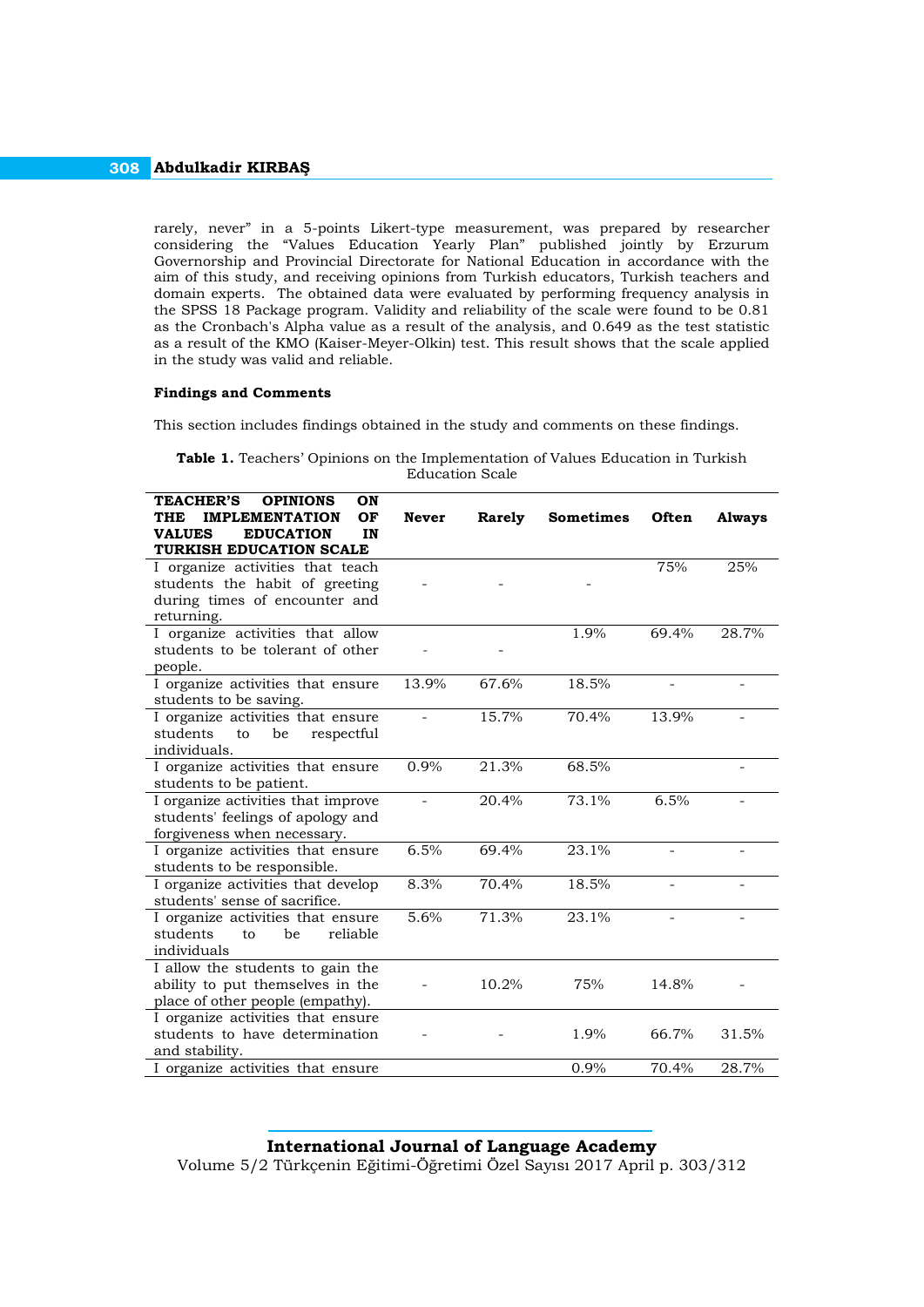| students to be helpful.             | -    |       |       |       |       |
|-------------------------------------|------|-------|-------|-------|-------|
| I organize activities that ensure   | 3.7% | 68.5% | 27.8% |       |       |
| students to be generous.            |      |       |       |       |       |
| I organize activities that ensure   |      |       |       |       |       |
| students to give gifts on special,  |      | 13.9% | 75.9% | 10.2% |       |
| meaningful days and times.          |      |       |       |       |       |
| I organize activities that ensure   |      | 7.4%  | 75%   | 17.6% |       |
| students to be hospitable.          |      |       |       |       |       |
| I organize activities that ensure   |      |       |       |       |       |
| students<br>the<br>to<br>be         |      |       |       | 70.4% | 29.6% |
| compassionate and graceful for      |      |       |       |       |       |
| people who are weaker than          |      |       |       |       |       |
| them.                               |      |       |       |       |       |
| activities<br>organize<br>that<br>I |      |       |       | 75.9% | 24.1% |
| students' friendship<br>enhance     |      |       |       |       |       |
| relations.                          |      |       |       |       |       |
| I organize activities that ensure   |      |       |       | 30.6% | 69.4% |
| students to be clean individuals.   |      |       |       |       |       |
|                                     |      |       |       |       |       |
| I organize activities that ensure   |      |       |       |       |       |
| students to be individuals with     |      | 15.7% | 73.1% | 11.1% |       |
| an enhanced sense of fidelity.      |      |       |       |       |       |
| I organize activities that ensure   | 8.3% | 69.4% | 19.4% | 2.8%  |       |
| students<br>reliable<br>to<br>be    |      |       |       |       |       |
| individuals.                        |      |       |       |       |       |
| I organize activities that give     |      |       |       |       |       |
| students the habit of thanking      |      | 19.4% | 75.9% | 4.6%  |       |
| when necessary.                     |      |       |       |       |       |
|                                     |      |       |       |       |       |

As a result of the study, it has been detected that Turkish teachers implemented the cleaning value as always; salutation and smile, tolerance, determination and stability, helpfulness, compassion and grace, friendship values as often; love and respect, patience, apologizing and forgiveness, empathy, gift giving, fidelity values as sometimes; saving, responsibility, sacrifice, fairness, generosity, reliability values as rarely in the values education in Turkish teaching

#### **Discussion and Conclusion**

With recent events, it has been a common opinion of both educators and families that the academic knowledge given in the school would not be sufficient for succession of students in social life. The cultural and moral deterioration that has occurred in the society in recent times has been the most important problem for both parents and educators.

Today, the values which are indispensable parts of living together such as acting on the moral values of the society, grace, tolerance, respect for others and cleanliness become as important as students gaining native language skills. An individual is judged as a whole with these characteristics. Today, schools are the most important institutions in which education and training activities are carried out. Schools are essentially responsible for gaining both academic knowledge and the ability to understand values that make individuals human. This study, questioned the realization and importance levels of value education, which should be given to students in addition to academic knowledge in Turkish classes.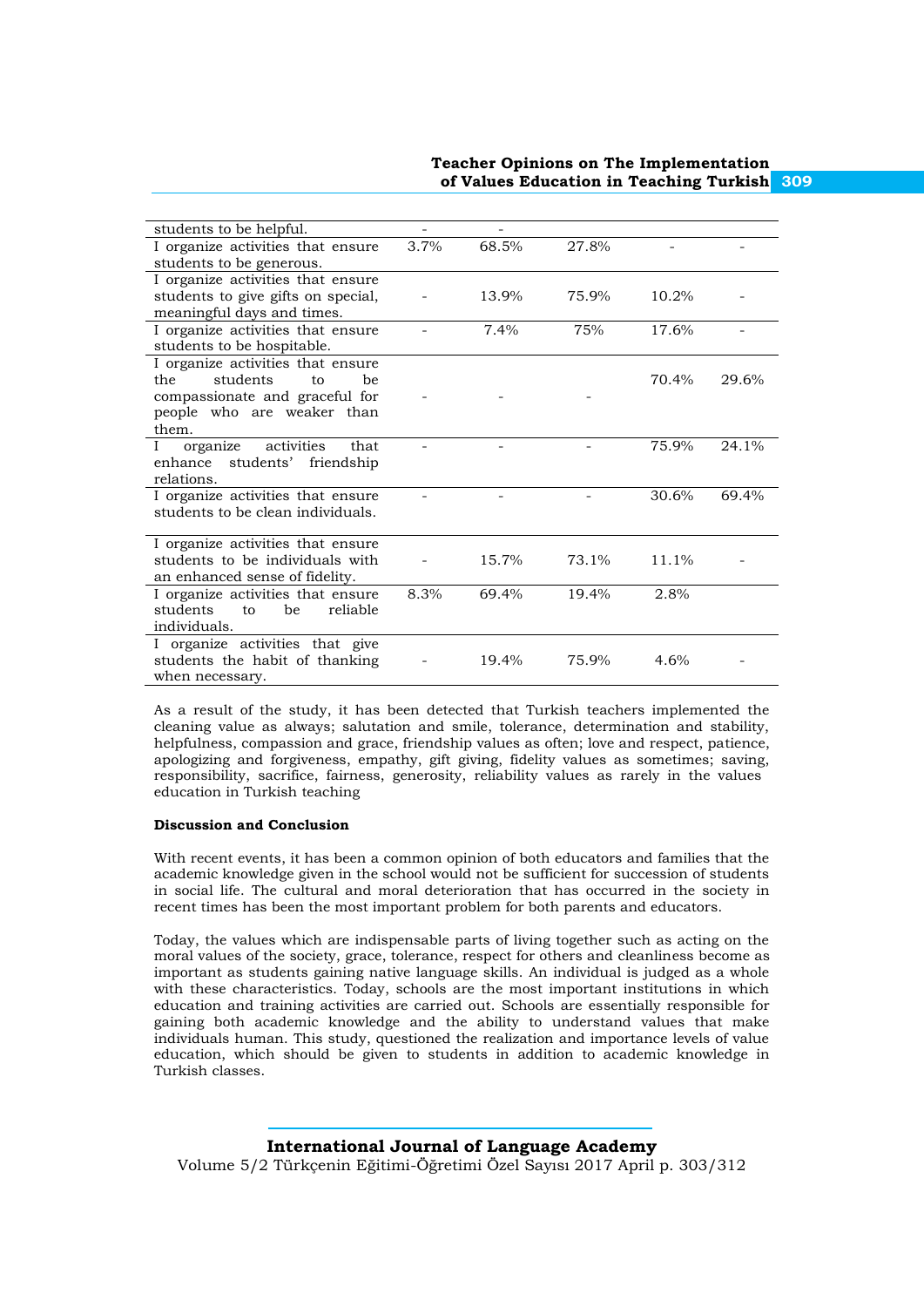As a result of the study, it was found that approximately 70% of the Turkish teachers who participated in the study always applied activities related to the value of cleanliness, which is closely related to the personal, daily and social lives of students; and they applied this value to the highest extent among all others. It was seen that Turkish teachers often applied greeting and smile, tolerance, determination and stability, tolerance, compassion and grace, and friendship values, which are the main elements of the cultural side of the Turkish language. It was determined that activities related to love and respect, patience, apology and forgiveness, empathy, gift-giving and fidelity values were sometimes applied by Turkish teachers, while these values were paid a lower importance than all others. It was seen that activities related to saving, responsibility, sacrifice, fairness and reliability were rarely practiced by Turkish teachers.

Can (2008) studied teachers' opinions on the implementation of values education and found that teachers used the value of empathy effectively. Oguz evaluated teachers' opinions about values and values education in his study carried out in 2012, and found that teachers paid attention to the values of equality, helpfulness, loyalty, forgiveness, fidelity, responsibility, friendship, honesty, goodness, and cleanliness on the highest level. Altunay et Al. (2011) examined the opinions of teachers in information society based on some variables and found that traditional values like reliability, friendship, responsibility, fairness, trust, love and respect and loyalty were all considered important by teachers. Kolaç and Karadağ (2012) identified the meanings that Turkish teachers assign to the concept of value and found that Turkish teachers regarded values such as respect, tolerance and fairness to be important. Findings similar to those of this study were found in other studies on teacher opinions. Dilmaç et al. (2008) examined the value perceptions of prospective teachers in terms of different variables and argued that prospective teachers paid utmost importance to values such as reliability and goodness. In another study conducted by Kuşdil and Kağıtçıbaşı (2000), it was found that teachers paid attention to values of benevolence and reliability. According to Erkan (2006), the world views and value perceptions of Turkish society are constituted by norms and behaviors which are parts of the cultural field, rather than technological and scientific elements. The results of obtained by Altunay et al. (2011) were similar to those in this study.

#### **Recommendations**

Based on the results of the study, some recommendations regarding implementation of values education in the curriculum are provided below.

Students' acquisition of the values included in the Values Education Program and aimed for teaching should not be limited to Turkish teachers, courses and the activities, and studies realized for other courses and teachers of other branches will support the outcomes of values education.

Families should follow the value education provided at school closely, and strong teacherparent communication should be provided. Parents should also support the value education teachings given at school, and they should show exemplary behavior in front of their own children in an appropriate, consistent manner in accordance with this education.

Teachers should pay more attention to social values and behaviors that improve the social skills of students and the benefits for community involved in values education.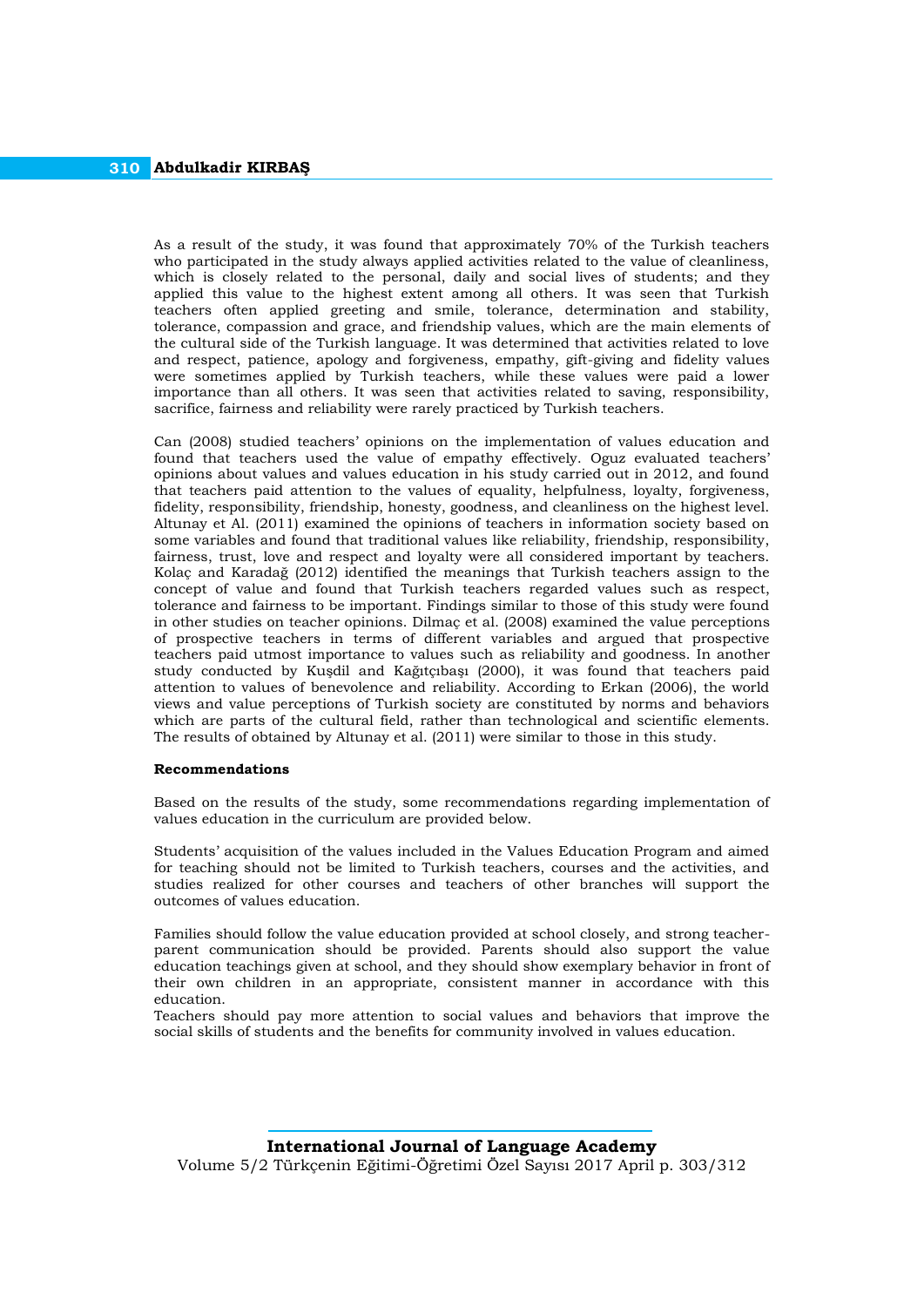Coordination of all teachers in gaining values intended for value education and implementing value education will help implement this program more effectively.

#### **References**

- Akyol, Ş. (2010). *İlköğretim 6. Sınıf Türkçe Ders Kitaplarında Yer Alan Sevgi Temasının Değerler Eğitimi Açısından İncelenmesi.* Çanakkale Onsekiz Mart Üniversitesi Sosyal Bilimler Enstitüsü Türkçe Eğitimi Anabilim Dalı.
- Altunay, E. Yalçınkaya, M. (2011). Öğretmen Adaylarının Bilgi Toplumunda Değerlere İlişkin Görüşlerinin Bazı Değişkenler Açısından İncelenmesi**,** *Educational Administration: Theory and Practice.* Vol. 17, Issue 1, pp: 5-28**.**
- Bolay, S. H. (2004). Değerlerimiz ve Günlük Hayat. *Değerler Eğitimi Merkezi Dergisi*, 1(1), 12-19.
- Can, Ö. (2008). Dördüncü ve Beşinci Sınıf Öğretmenlerinin Sosyal Bilgiler Dersinde Değerler Eğitimi Uygulamalarına İlişkin Görüşleri, (Yüksek Lisans Tezi) Ankara: Hacettepe Üniversitesi Sosyal Bilimler Enstitüsü Eğitim Bilimleri Anabilim Dalı, Eğitim Programları ve Öğretim Bilim Dalı.
- Çelikpazu, E. & Aktaş, E. (2011). Meb 6, 7 ve 8. Sınıf Türkçe Ders Kitaplarında Yer Alan Metinlerin Değer İletimi Açısından İncelenmesi, *Turkish Studies - International Periodical For The Languages, Literature and History of Turkish or Turkic,* Volume 6/2 Spring 2011, p. 413-424,
- Çiftçi, Ö, Çeçen M,A. & Melanlıoğlu, D. (2007). Altıncı Sınıf Türkçe Ders Kitaplarındaki Metinlerin Okunabilirlik Açısından Değerlendirilmesi. *Elektronik Sosyal Bilimler Dergisi*. Güz- C.6 S.22 (206-219)
- Dilmaç, B. & Bozgeyikli, H. ve Çıkılı, Y. (2008). Öğretmen Adaylarının Değer Algılarının Farklı Değişkenler Açısından İncelenmesi**.** *Değerler Eğitimi Dergisi*, *6*, 16, 69-91.
- Fichter, J. (2006). Sosyoloji nedir. (Çev. Nilgün Çelebi). Ankara: Anı Yayıncılık.
- Fidan, N. (2012). *Okulda Öğrenme ve Öğretme,* Ankara: PegemAkademi Yayıncılık.
- Güngör, E. (2000). *Değerler Psikolojisi Üzerinde Araştırmalar*, İstanbul: Ötüken Yayınları.
- Gündüz T. & Hökelekli H. (2007). Üstün Yetenekli Çocukların Değer Yönelimleri ve Eğilimleri " "Değerler ve Eğitimi" Uluslararası Sempozyumu, (Edt. R. Kaymakcan vd.) İstanbul: DEM Yayınları.
- İşcan, C, D. (2007*). İlköğretim Düzeyinde Değerler Eğitimi Programının Etkililiği.* (Yayımlanmamış Doktora Tezi), Ankara: Hacettepe Üniversitesi Sosyal Bilimler Enstitüsü Eğitim Bilimleri Anabilim Dalı Eğitim Programları ve Öğretim Bilim Dalı.
- Kaygana, M. & Vd. (2013). Türkçe Ders Kitaplarında Değer Eğitimi, *The Journal of Academic Social Science Studies,* Volume 6 Issue 7, p. 657-669, July.
- Kolaç, E. & Karadağ, N.( 2012). Meanings Assigned to the Notion of Value and Value Ranking by Pre-Service Turkish-Language Teachers, *Elementary Education Online*, 11(3), 762-777.

#### **International Journal of Language Academy**

Volume 5/2 Türkçenin Eğitimi-Öğretimi Özel Sayısı 2017 April p. 303/312